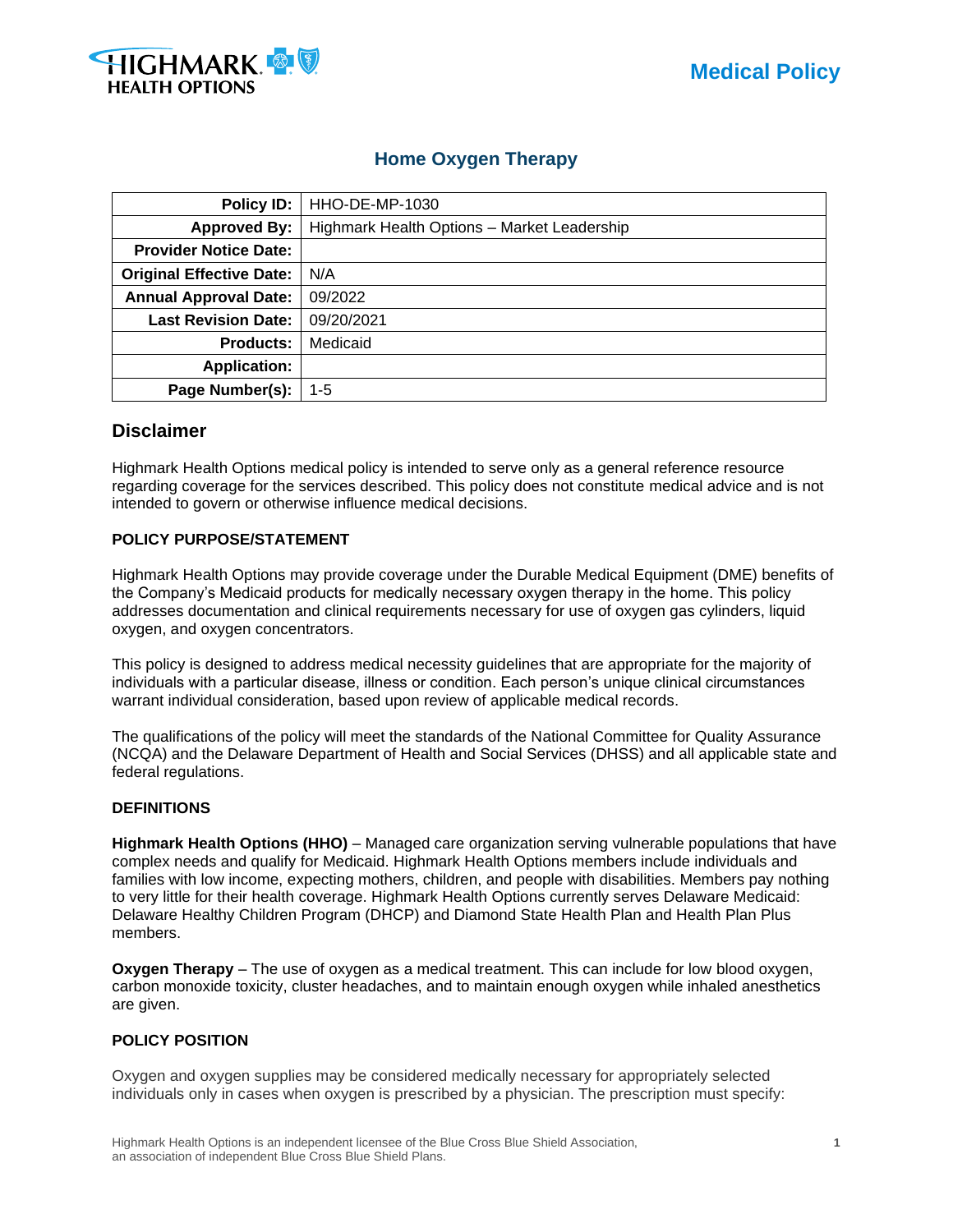



- A diagnosis of the disease requiring use of oxygen; and
- Oxygen concentration and flow rate; and
- Frequency of use (if an intermittent or leave in oxygen therapy, order must include time limits and specific indications for initiating and terminating therapy); and
- Method of delivery; and
- Duration of use (if the oxygen is prescribed on an indefinite basis, care must be periodically reviewed to determine whether a medical need continues to exist).

Oxygen therapy may be considered medically necessary for:

- Cluster headaches; or
- Severe lung disease, defined as either: a resting arterial oxygen partial pressure (PaO2) below 55 mm Hg; or O2 saturation less than 90%; or symptoms associated with oxygen deprivation, (e.g., impairment of cognitive processes, restlessness, or insomnia). Examples of severe lung disease include, but are not limited to:
	- o Chronic obstructive pulmonary disease (COPD); and
	- o Pulmonary fibrosis; and
	- o Cystic fibrosis; and
	- o Bronchiectasis; and
	- o Recurring congestive heart failure due to chronic cor pulmonale; and
	- $\circ$  Chronic lung disease complicated by erythrocytosis (hematocrit greater than 56%).

Oxygen therapy for indications other than those listed above (and during sleep as listed below) is considered not medically necessary.

Supplemental home oxygen therapy may be considered medically necessary during sleep in an individual with ANY of the following conditions:

- Unexplained pulmonary hypertension, cor pulmonale, edema secondary to right heart failure, or erythrocytosis and hematocrit is greater than 56%; or
- When obstructive sleep apnea (OSA), other nocturnal apnea, or a hypoventilation syndrome has been ruled out and there is documentation of desaturation during sleep to an SaO2 of equal to or less than 88% for at least five (5) minutes while asleep; or
- When an individual with documented OSA, other nocturnal apnea, or a hypoventilation syndrome experiences desaturation during sleep to a SaO2 of equal to or less than 88% for at least five (5) minutes while asleep which persists despite use of continuous positive airway pressure (CPAP) or noninvasive positive pressure ventilation (NIPPV) devices.

Oxygen therapy is considered not medically necessary for the following conditions:

- Angina pectoris in the absence of hypoxemia; and
- Breathlessness without evidence of hypoxemia; and
- Severe peripheral vascular disease resulting in clinically evident desaturation in one or more extremities; and
- Terminal illnesses that do not affect the lungs.

Portable oxygen systems may be considered medically necessary only if the patient ambulates on a regular basis.

Supplemental home oxygen therapy during sleep for indications other than those listed above is considered not medically necessary.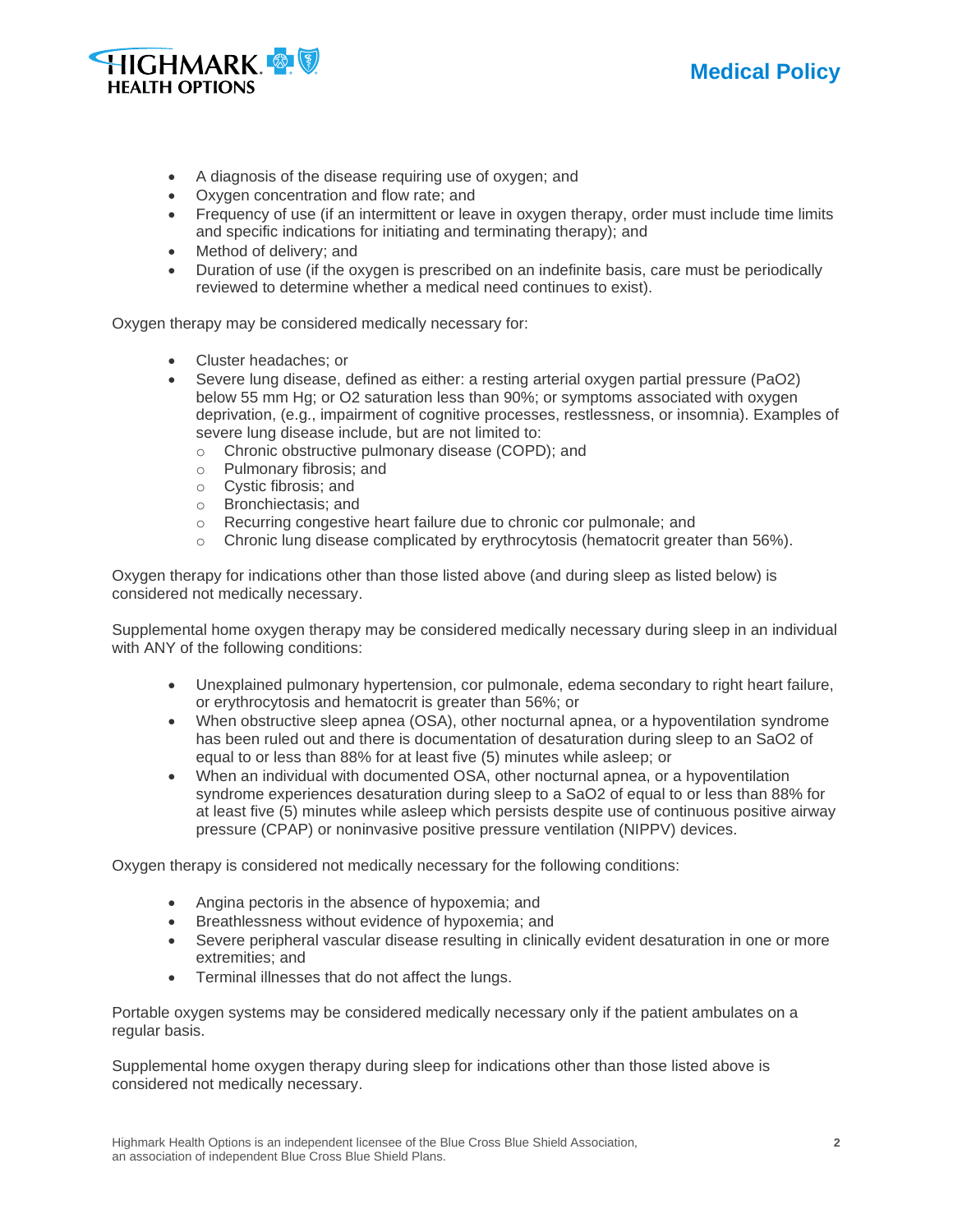

#### **Noncovered Services**

Oxygen saturations cannot be performed by a Durable Medical Equipment company or a respiratory equipment provider.

#### **PROCEDURE CODES**

| <b>Table</b> | <b>Style</b>                                                                                                                                                                                                                                              |
|--------------|-----------------------------------------------------------------------------------------------------------------------------------------------------------------------------------------------------------------------------------------------------------|
| A4606        | Oxygen Probe Used With Oximeter.                                                                                                                                                                                                                          |
| A4608        | Transcranial Oxygen Catheter.                                                                                                                                                                                                                             |
| A4615        | Cannula, Nasal.                                                                                                                                                                                                                                           |
| A4616        | Tubing (oxygen) Per Foot.                                                                                                                                                                                                                                 |
| A4617        | Mouth Piece.                                                                                                                                                                                                                                              |
| A4619        | Face Tent.                                                                                                                                                                                                                                                |
| A4620        | Variable Concentration Mask.                                                                                                                                                                                                                              |
| E0424        | Stationary Compressed Gas Oxygen System, Rental; Includes Container, Contents,<br>Regulator, Flowmeter, Humidifier, Nebulizer, Cannula Or Mask And Tubing.                                                                                                |
| E0425        | Stationary Compressed Gas System, Purchase; Includes Regulator, Flowmeter,<br>Humidifer, Nebulizer, Cannula Or Mask And Tubing.                                                                                                                           |
| E0430        | Portable Gaseous Oxygen System, Purchase; Includes Regulator, Flowmeter,<br>Humidifier, Cannula Or Mask, And Tubing.                                                                                                                                      |
| E0431        | Portable gaseous oxygen system, rental; includes portable container, regulator,<br>flowmeter, humidifier, cannula or mask, and tubing.                                                                                                                    |
| E0433        | Portable Liquid Oxygen System, Rental; Home Liquefier Used To Fill Portable Liquid<br>Oxygen Containers, Includes Portable Containers, Regulator, Flowmeter Humidifier<br>Cannula Or Mask And Tubing With Or Without Supply Reservoir And Contents Gauge. |
| E0434        | Portable liquid oxygen system, Rental; includes portable container, supply reservoir,<br>humidifier, flowmeter, refill adaptor, contents gauge, cannula or mask, and tubing.                                                                              |
| E0435        | Portable Liquid Oxygen System, Purchase; includes portable container, supply reservoir,<br>humidifier, flowmeter, refill adaptor, contents gauge, cannula or mask, and tubing And<br>Refill Adaptor.                                                      |
| E0439        | Stationary Liquid Oxygen System, Rental; Includes Container, Contents, Regulator,<br>Flowmeter, Humidifier, Nebulizer, Cannula Or Mask And Tubing.                                                                                                        |
| E0440        | Stationary Liquid Oxygen System, Purchase; Includes Use of Reservoir, Contents<br>Indicator, Regulator, Flowmeter, Humidifier, Nebulizer, Cannula Or Mask And Tubing.                                                                                     |
| E0441        | Stationary Oxygen Contents, Gaseous, 1 Month's Supply = 1 Unit.                                                                                                                                                                                           |
| E0442        | Stationary Oxygen Contents, Liquid, 1 Month's Supply = 1 Unit.                                                                                                                                                                                            |
| E0443        | Portable oxygen contents, gaseous, 1 month's supply = 1 unit.                                                                                                                                                                                             |
| E0445        | Oximeter Noninvasive.                                                                                                                                                                                                                                     |
| E0447        | Portable Oxygen Contents, Liquid, 1 Month's Supply = 1 Unit, Prescribed Amount At<br>Rest Or nighttime Exceeds 4 Liters Per Minute (lpm).                                                                                                                 |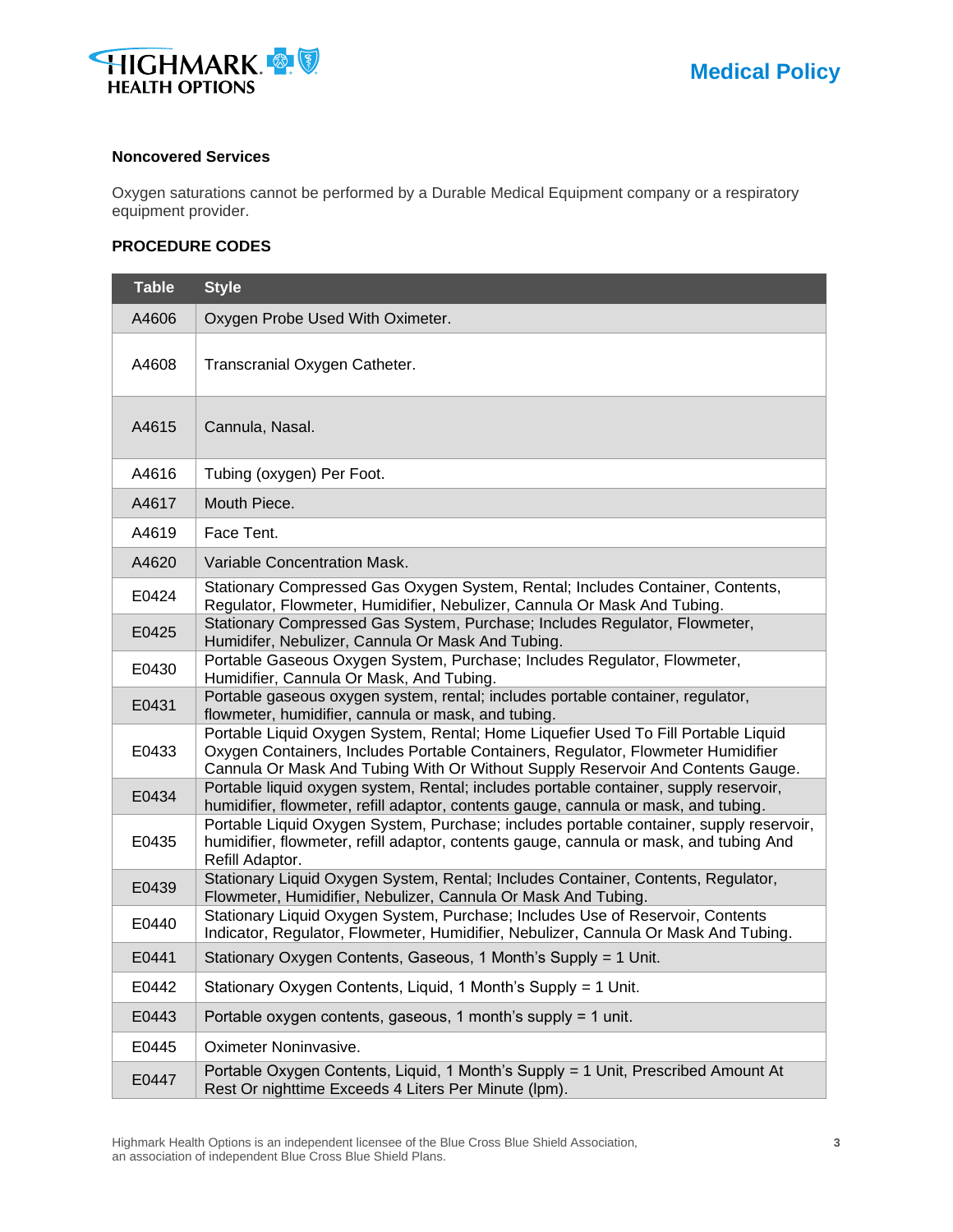# **Medical Policy**



| E0455 | Oxygen Tent, Excluding Croup Or Pediatric Tents.                                                                                                |
|-------|-------------------------------------------------------------------------------------------------------------------------------------------------|
| E0550 | Humidifier, Durable For Extensive Supplemental Humidification During Ippb Treatments<br>Or Oxygen Delivery.                                     |
| E0555 | Humidifier, Durable, Glass Or Autoclavable Plastic Bottle Type, For Use With Regulator<br>Or Flowmeter.                                         |
| E0560 | Humidifier, Durable For Supplemental Humidification During Ippb Treatments Or Oxygen<br>Delivery.                                               |
| E0585 | Nebulizer, With Compressor And Heater.                                                                                                          |
| E1352 | Oxygen Accessory, Flow Regulator Of Positive Inspiratory Pressure.                                                                              |
| E1353 | Regulator                                                                                                                                       |
| E1354 | Oxygen Accessory, Wheeled Cart For Portable Cylinder Or Portable Concentrator, Any<br>Type Replacement Only, Each.                              |
| E1355 | Stand/rack.                                                                                                                                     |
| E1357 | Oxygen Accessory, Battery Charger For Portable Concentrator, Any Type, Replacement<br>Only, Each.                                               |
| E1358 | Oxygen Accessory, Dc power Adaptor Concentrator, Any Type, Replacement Only,<br>Each.                                                           |
| E1390 | Oxygen concentrator, single delivery port, capable of delivering 85 percent or greater<br>oxygen concentration at the prescribed flow rate.     |
| E1391 | Oxygen concentrator, dual delivery port, capable of delivering 85 percent or greater<br>oxygen concentration at the prescribed flow rate, each. |
| E1392 | Portable Oxygen Concentrator.                                                                                                                   |
| E1399 | Durable Medical Equipment, Miscellaneous.                                                                                                       |
| E1405 | Oxygen and water vapor enriching system with heated delivery.                                                                                   |
| E1406 | Oxygen and water vapor enriching system without heated delivery.                                                                                |
| K0738 | Portable Gas Oxygen System.                                                                                                                     |

## **References**

Global Initiative for Chronic Obstructive Lung Disease (GOLD). Global strategy for the diagnosis, management, and prevention of chronic obstructive pulmonary disease. 2017.

Suntharalingam J, Hippolyte S, Knowles V, Freeman D, Patel I, Hardinge M. When should I be considering home oxygen for my patients? *NPJ Primary Care Respiratory Medicine.* 2016;26:1-4.

Pickstock, S. Providing Best Practice Oxygen Therapy in the Community. *JCN.* 2016;30(6):36-42.

McCoy, R. Home Oxygen Therapy: Delivery Options and Clinical Issues. Understanding the patient and the capabilities of the oxygen delivery device will make the difference in effective long-term oxygen therapy, with improved patient outcomes at a lower overall healthcare dexpense. *For Decision Makers in Respiratory Care.* 2016;29(6):18-21.

Long-Term Oxygen Treatment Trial Research Group. A Randomized Trial of Long-Term Oxygen for COPD with Moderate Desaturation. *N Engl J Med.* 2016;375:1617-1627.